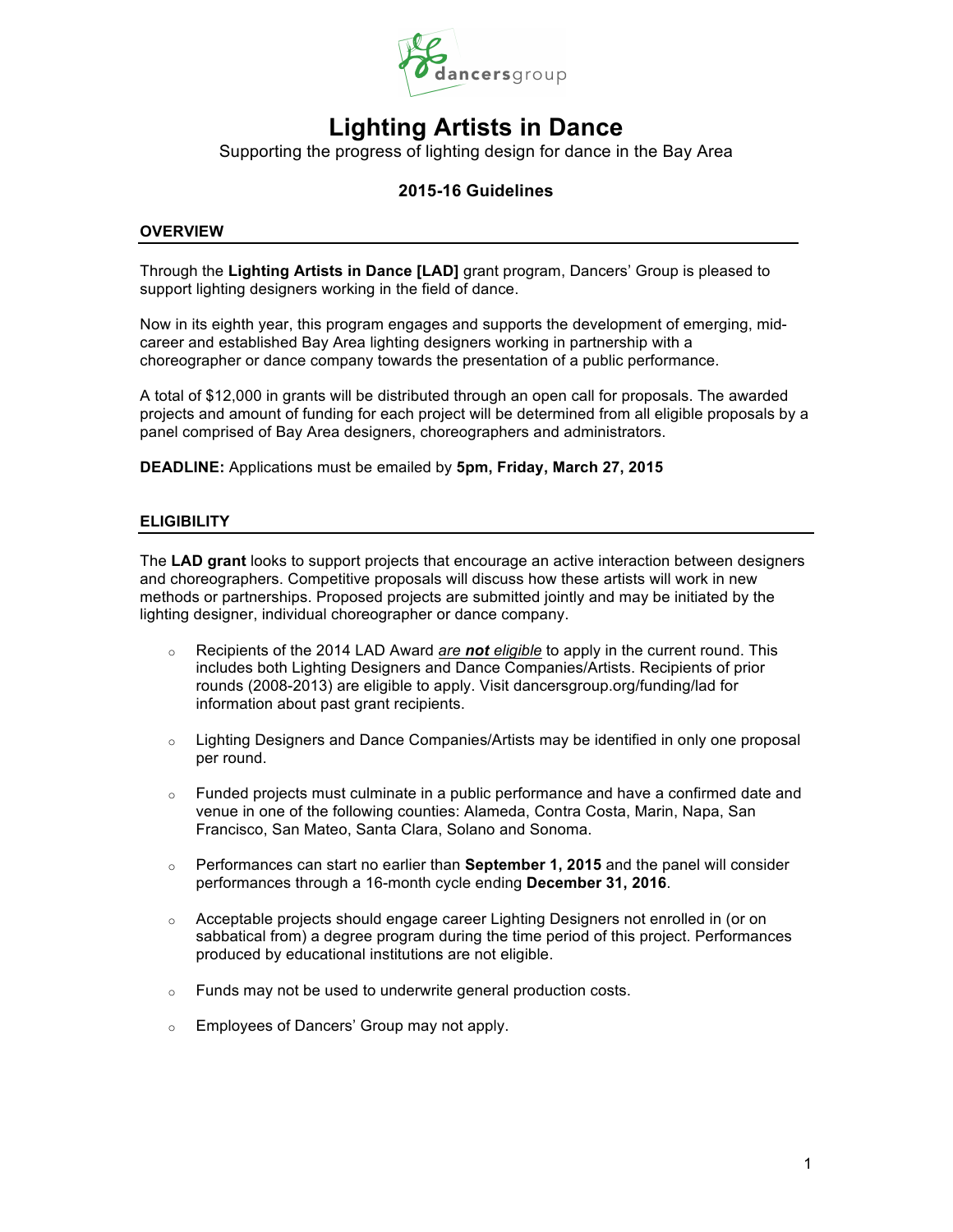

Supporting the progress of lighting design for dance in the Bay Area

## **2015-16 Guidelines**

### **GUIDELINES & CRITERIA**

A total of \$12,000 will be awarded each round. The committee will look at the pool of applicant proposals and determine the number and value of grants based on their merit.

Decisions will be based primarily on the:

- **o** Strength of the artistic collaboration and capacity for the collaboration to impact the creative growth of the people involved.
- **o** Artistic potential or history of the Lighting Designer and Dance Artist.
- **o** New collaborations will be considered by the panel as a funding priority.

#### **SAMPLE PROJECTS**

This list is not meant to be exhaustive, but to give you a guideline of typical eligible projects.

- **o** A designer approaches a choreographer who they have not previously had the opportunity to work with. They agree that they are both interested in working on a project experimenting with new types of lighting equipment.
- **o** An established choreographer is interested in working with a new lighting designer after seeing that designers work in other productions.
- **o** A dance company wants to work with projected images on stage for the first time and is looking to engage with a lighting designer who is familiar with the use of video projection for the stage/dance.
- **o** An emerging choreographer would like to increase the involvement of a designer with whom they have previously worked—engaging that designer as a full member of the creative team.
- **o** Three dance companies are collaborating on a show together. They decide that they want to bring a lighting designer early on in the process to both support each choreographer's work and allow the production to have a cohesive design.

### **EVALUATION**

Awarded grantees must provide a simple self-evaluation along with video of the work no later than one month after the end of the project period. The evaluation is to be completed jointly by the designer and choreographer. More information will be included in the award notice. Grantees also agree to include notice of this award in their promotional materials.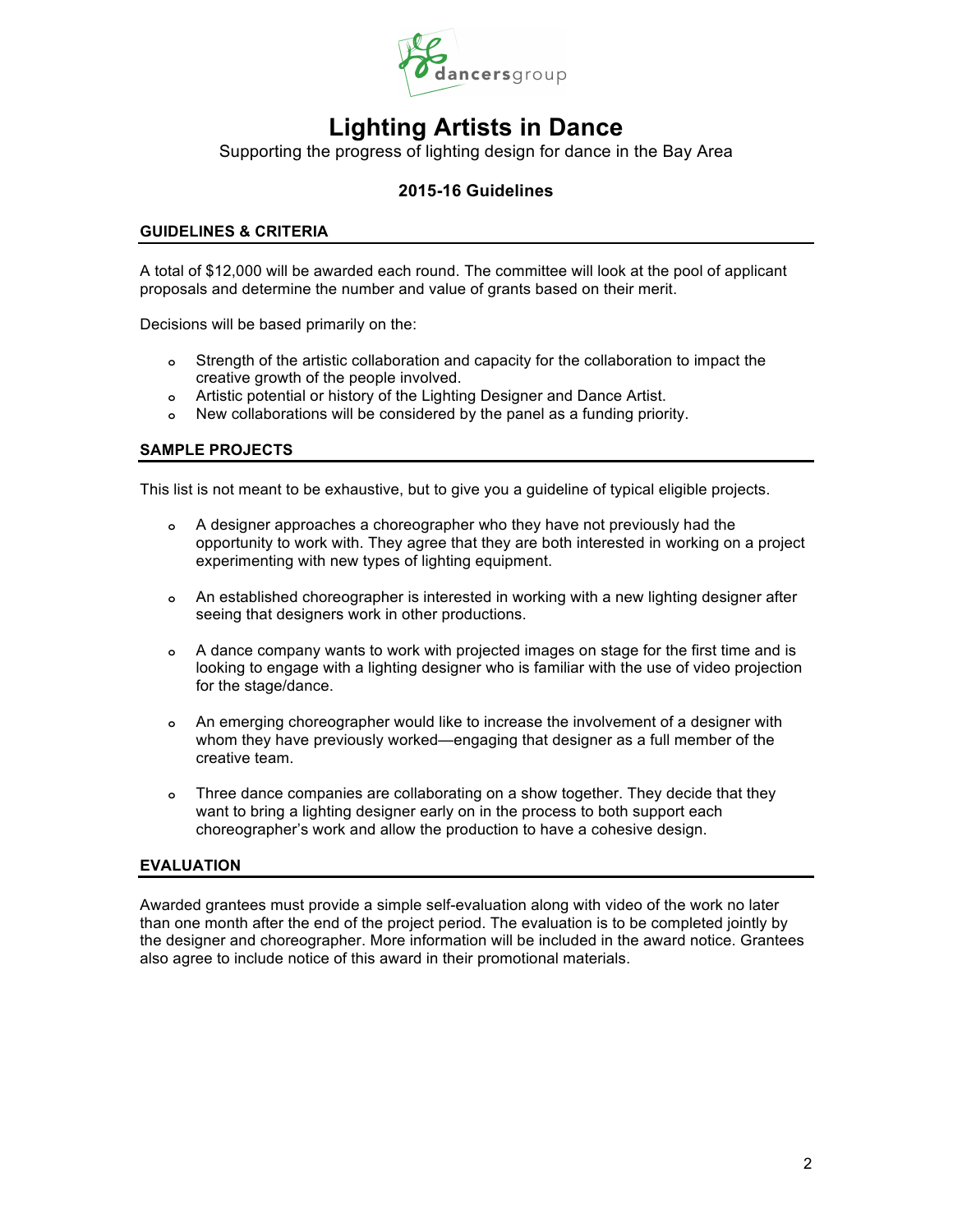

Supporting the progress of lighting design for dance in the Bay Area

## **2015-16 Guidelines**

## **APPLICATION PROCESS**

- 1. Download the application form (Word .doc) from dancersgroup.org or contact michelle@dancersgroup.org to access the application via Google Drive.
- 2. Email your completed application form and optional supplemental attachments (see below) to **michelle@dancersgroup.org**.
- 3. Deadline for all submissions is **Friday, March 27, 2015 at 5pm**. Due to time constraints, incomplete or late applications will not be considered.
- 4. All applicants will receive an email acknowledgement within one business day of receiving your application.
- 5. Awards will be announced by May 15, 2015.

## **WORK SAMPLE GUIDELINES & FAQ**

Work samples must be submitted online as high-resolution videos on Vimeo or YouTube. **Personal website URL's are not accepted.**

- There is no time limit for work samples**—**include the amount of material you feel makes the best case for your proposal and that will help the panel understand your viewpoint. The panel will determine the length of viewing time for each work sample.
- Provide a note that explains where you want the panel to start viewing work.
- We recommend submitting work that is relevant to the proposed project. In your description, include your reasons for submitting this particular work sample.
- We strongly recommend NOT submitting samples that are dark, grainy, heavily edited, or filmed from a perspective other than that of the audience's. You may want to have someone not familiar with your work view your sample in advance.

Contact Michelle Lynch Reynolds if you have questions about your work sample.

## **OPTIONAL: SUPPORT MATERIALS**

In addition to your application, the Lighting Designer is recommended to submit up to three pages of support materials. Items should help the panel understand more about the project and the designer's approach. **In particular, you are encouraged to submit sample light plots, artistic renderings or research materials.** Additionally, letters of support are accepted. Do not include reviews – the panel will not consider these.

#### **All supplemental materials must be submitted as PDF's.**